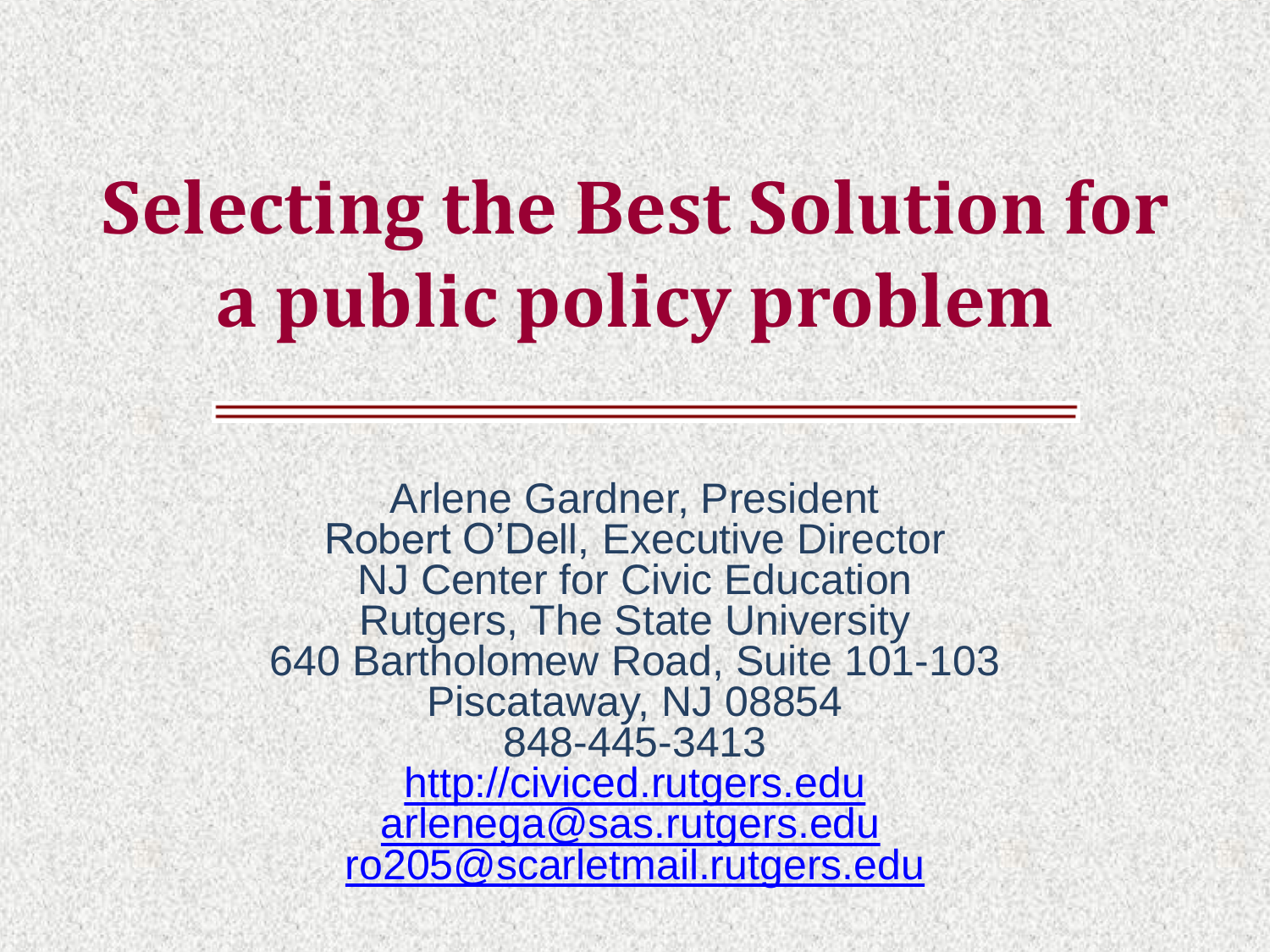## **Gather Information**

- **I** Identify sources of information
- Public policy makers and interest groups
- **Telephone calls**
- **Interviews**
- **Letters**
- **Libraries, newspapers, websites**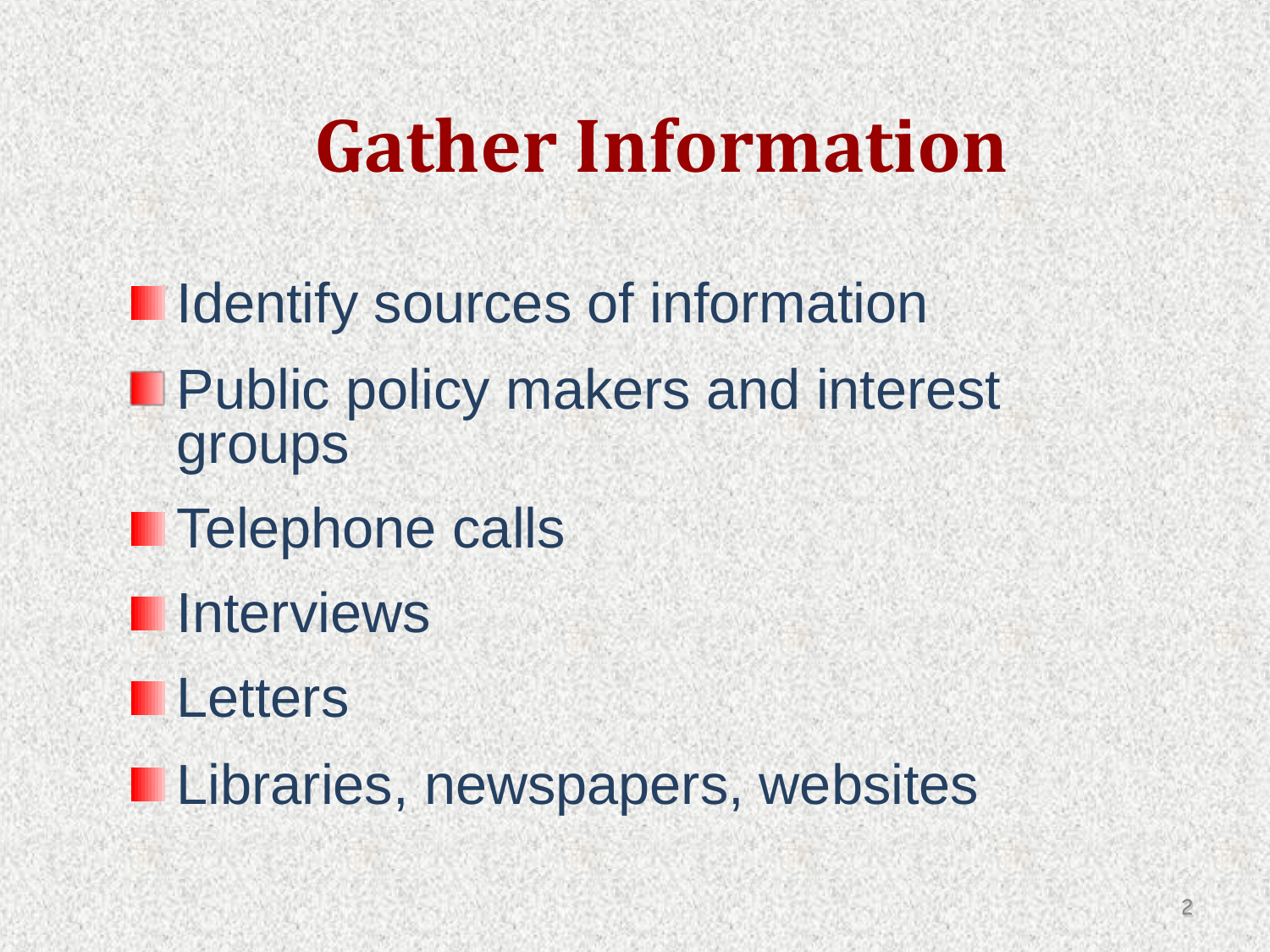#### **Federalism and Separation of Powers**

|                                       | <b>Executive</b>                         | <b>Legislative</b>                                                | <b>Judicial</b>                                                                                                               |
|---------------------------------------|------------------------------------------|-------------------------------------------------------------------|-------------------------------------------------------------------------------------------------------------------------------|
| <b>National</b><br><b>Government</b>  | President                                | <b>Congress: Senate</b><br>and House of<br><b>Representatives</b> | U.S. Supreme Court<br>$\bullet$<br><b>Appellate Courts</b><br>$\bullet$<br><b>Federal District Courts</b><br>$\bullet$        |
| <b>State</b><br><b>Government</b>     | Governor                                 | State Legislature:<br>Senate and<br>Assembly                      | NJ State Supreme Court<br>$\bullet$<br><b>NJ Appellate Courts</b><br>$\bullet$<br>NJ Superior Courts (by County)<br>$\bullet$ |
| <b>County</b><br><b>Government</b>    | County<br>Executive<br>President         | County Board of<br><b>Commissioners</b>                           | No separate courts (see above)                                                                                                |
| <b>Municipal</b><br><b>Government</b> | Mayor                                    | <b>Town council</b>                                               | <b>Municipal courts (limited)</b><br>jurisdiction)                                                                            |
|                                       | School Board Superintendent School Board |                                                                   | Administrative Office of the<br>Courts-Commissioner of Education                                                              |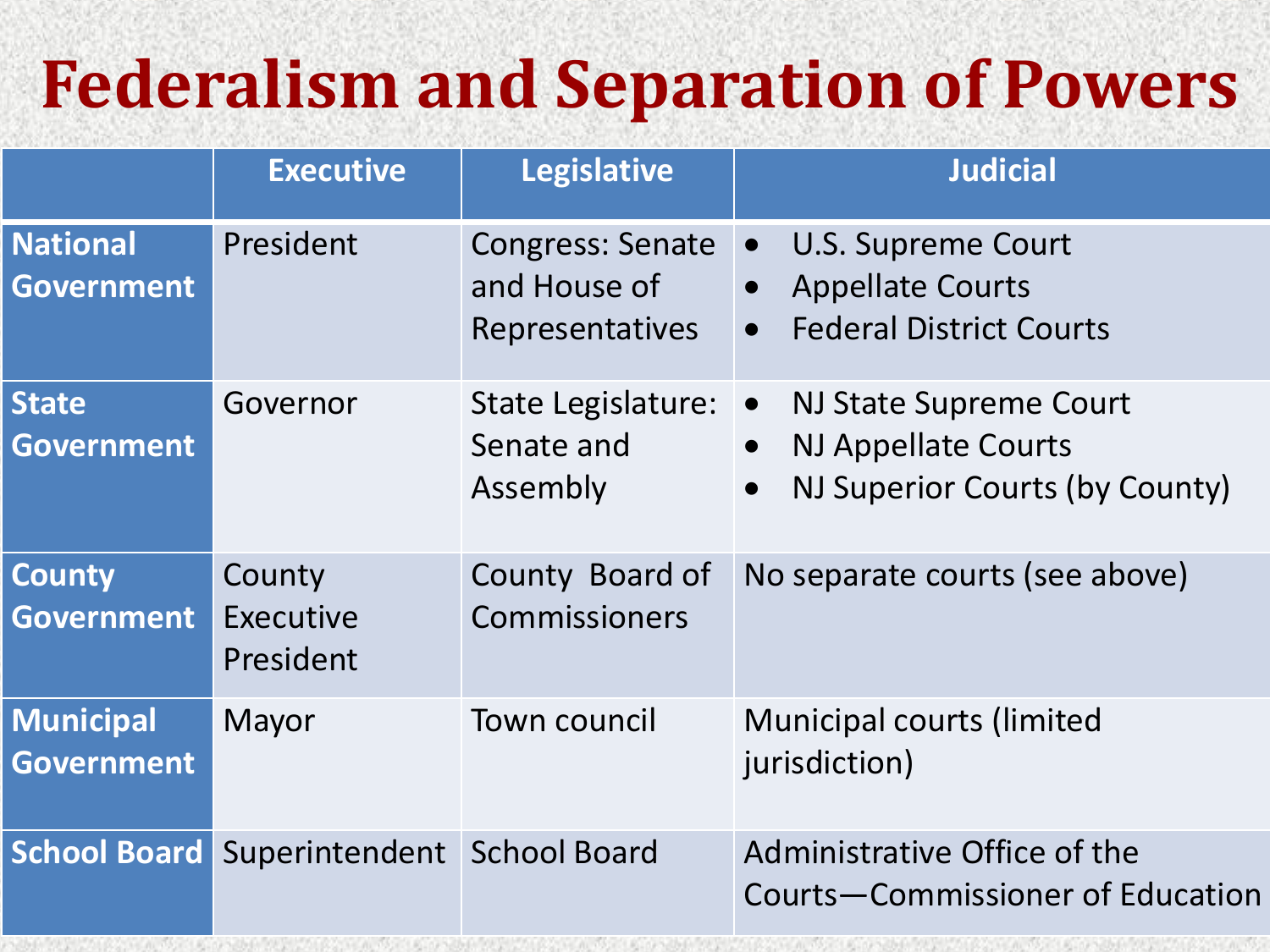### **Identify which level of government and agency would be responsible**

| Problem                | <b>Air pollution</b>     | <b>Gender</b><br><b>Pay</b><br>discrimination                            | <b>Homeless</b>             | <b>Gun control</b>   | Immigration |
|------------------------|--------------------------|--------------------------------------------------------------------------|-----------------------------|----------------------|-------------|
| Level of<br>Government | State and<br>Federal     | State and<br>Federal                                                     | Local, state<br>and federal | State and<br>Federal | Federal     |
| Agency                 | <b>EPA</b><br><b>DEP</b> | <b>State</b><br>Legislature<br>and Governor<br>Congress and<br>President |                             |                      |             |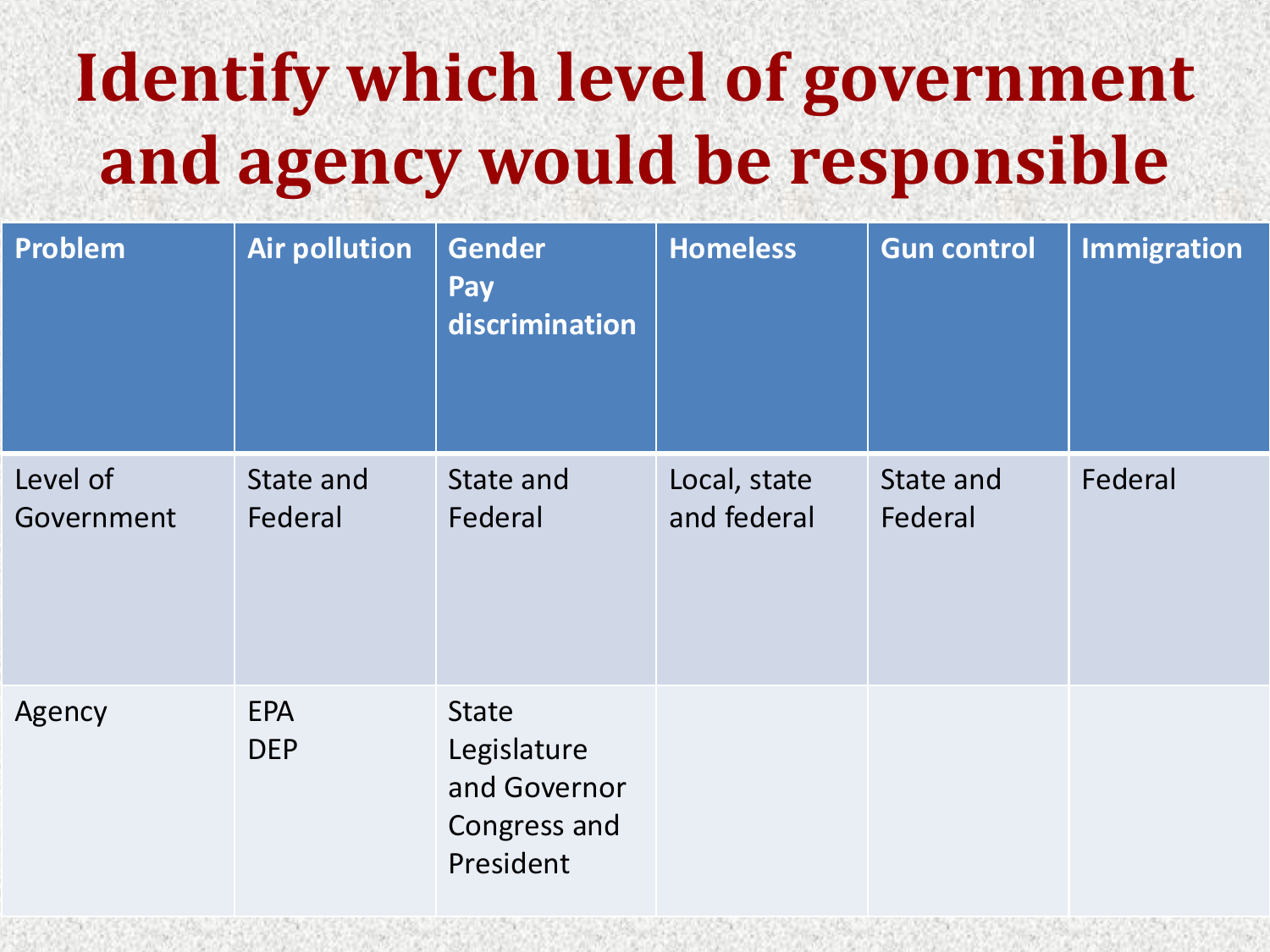### **Identify and develop alternative solutions**

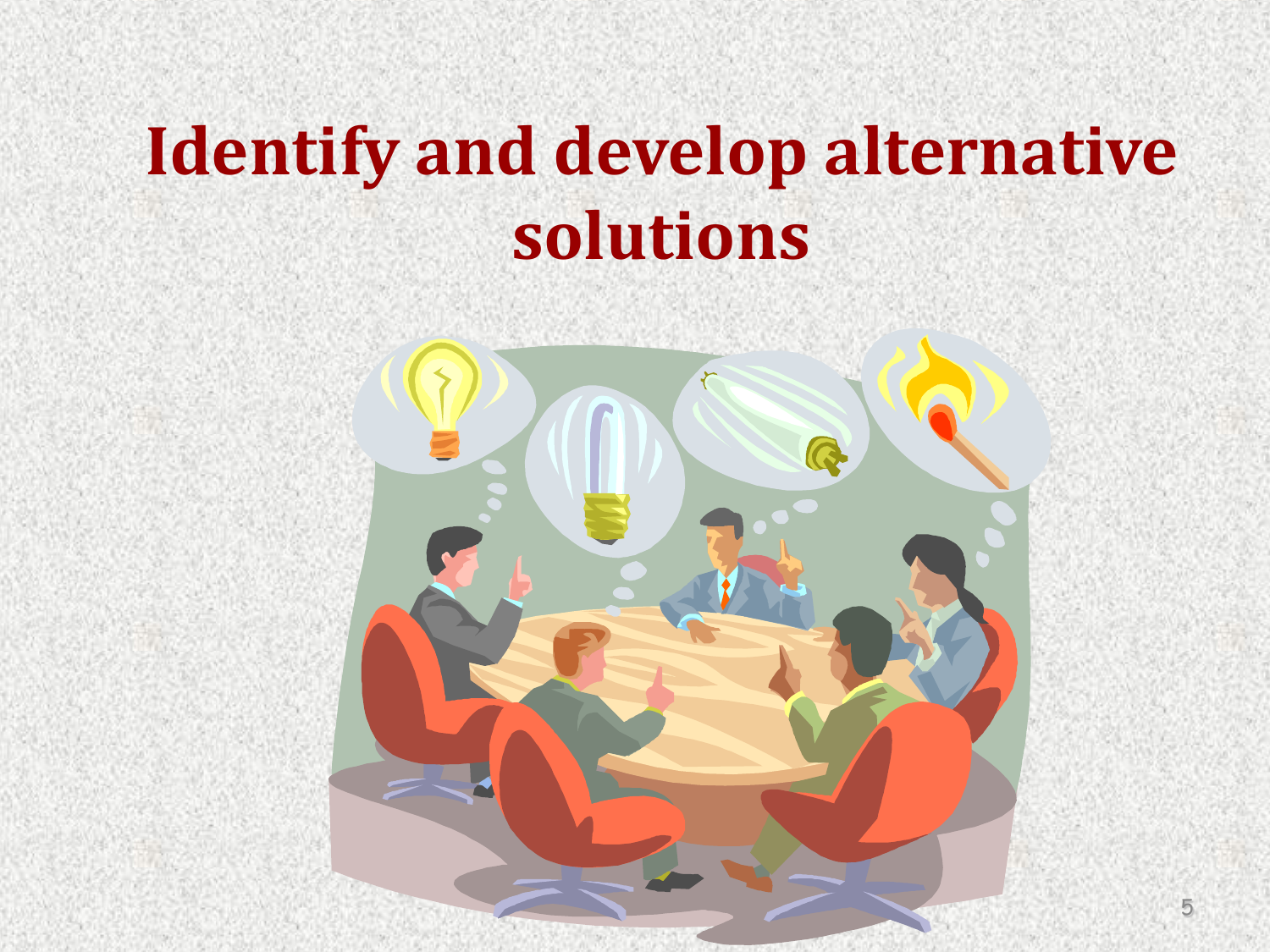#### **Alternative Solutions**

- 1. What are the causes and effects of the problem?
- 2. What alternative policies could solve the problem? What are pros and cons of each of them?
- 3. Which alternative policy would best solve the problem? Does it address the most important underlying cause of the problem? Does it alleviate some of the effects of the problem?
- 4. Does government have the responsibility and authority to address this issue/problem?
- 5. Which level (federalism) and agency of government (separation of powers) might have the responsibility and authority to address this issue/problem?
- 6. In looking at possible solutions, look at their pros and cons of each (may involve more research).